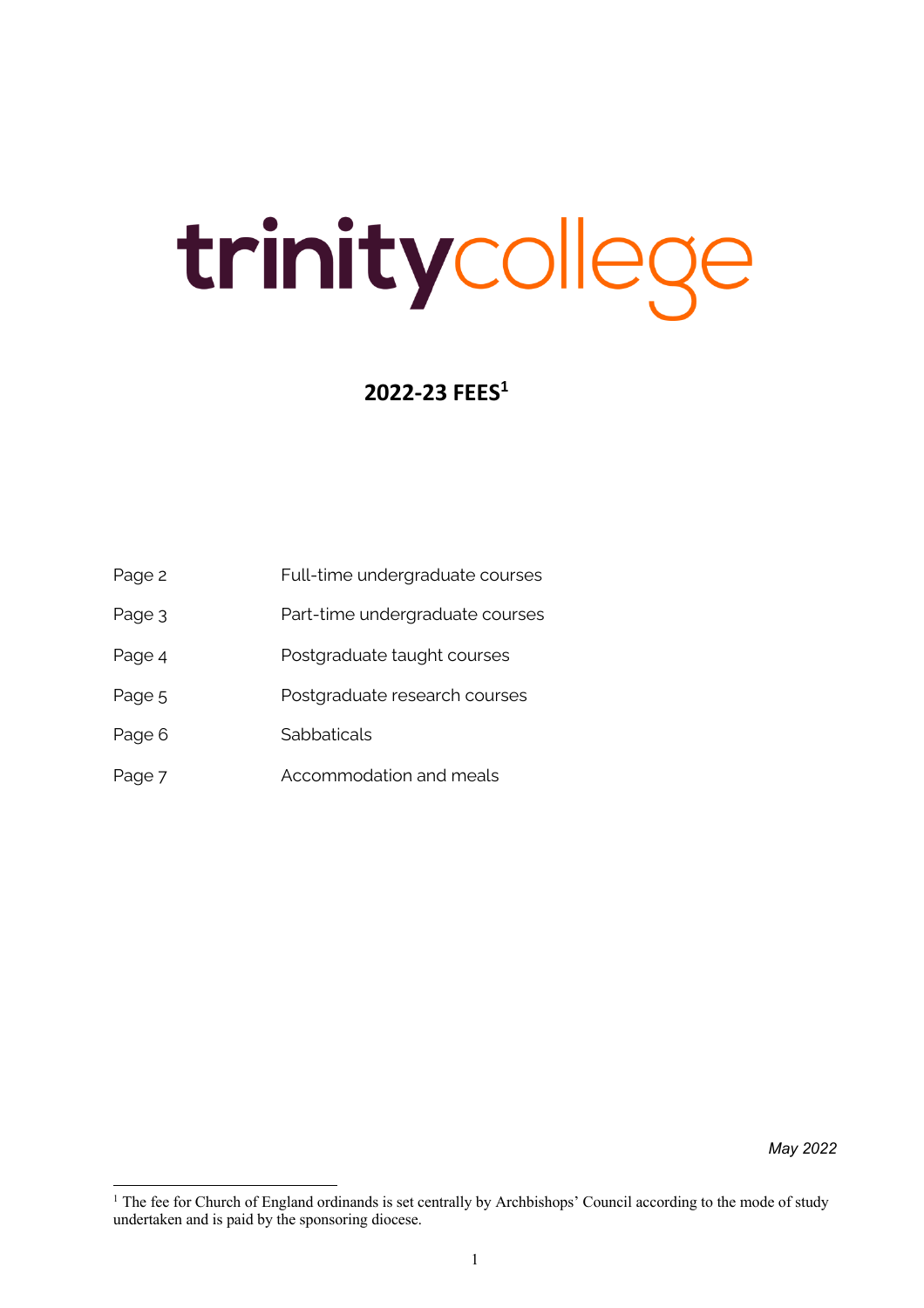# **FULL-TIME UNDERGRADUATE COURSES**

## **Certificate, Diploma, BA, BA (Hons) and Graduate Diploma**

|                                                                                                                | <b>Standard</b> |                | <b>Net</b><br>payable |  |
|----------------------------------------------------------------------------------------------------------------|-----------------|----------------|-----------------------|--|
|                                                                                                                | £               | £              | £                     |  |
| <b>Tuition</b>                                                                                                 |                 |                |                       |  |
| - gathered (full-time residential mode)<br>- dispersed (full-time non-residential mode - <i>note 4</i> ) 7,000 | 8,555           | (975)<br>(410) | 7,580<br>6,590        |  |
| <b>Ministerial formation fee</b> (note 5)                                                                      | 1,300           |                | 1,300                 |  |
| <b>Maintenance and community</b>                                                                               |                 |                |                       |  |
| (applies to the full-time gathered learning mode)                                                              |                 |                |                       |  |
| - term-time board and lodging (note 2)                                                                         | 5,260           |                | 5,260                 |  |
| - external (note 3)                                                                                            | 1,370           |                | 1,370                 |  |
| - study room (note 6)                                                                                          | 830             |                | 830                   |  |

- 1. The tuition and maintenance fees are stated after applying a bursary to the full fee. If a bursary is not needed, the standard fee will be charged. The bursary is not available to students sponsored by the Church of England. Additional bursaries may be available in certain cases and requests should be made to the executive director. The tuition fee includes the charge for university validation.
- 2. The higher maintenance fee covers the provision of term-time board and lodging as well as general college amenities. A rebate is built into the fee in respect of meals not provided by the college, namely (broadly) weekend meals and four weekday evening meals.
- 3. The lower maintenance and community fee covers general college amenities and access to community provision:
	- i. week-day lunches and occasional other meals,
	- ii. 10 free lunches per term for spouse,<br>iii eligibility for college-managed house
	- eligibility for college-managed houses or flats, where available, at rates generally below the market and in most cases exempt from Council tax, and
	- iv. access to the college day nursery at preferential rates.
- 4. Students on the dispersed learning (full-time non-residential) mode receive meals free of charge when attending required courses, subject to availability. Accommodation can be provided, where available, at standard rates.
- 5. Students following a ministerial formation programme for ordination or equivalent are subject to an additional fee.
- 6. Shared study rooms are available, if required, normally in term-time only.
- 7. Spouses of full-time students may undertake full-time courses at a fee equivalent to 50% of the net tuition fee. They pay other fees at the full rate.
- 8. Fees are payable in three instalments on the first day of the college term in September, January and April. Each term's fee is not refundable in the case of early withdrawal from the course. Non-payment of tuition fees may lead to termination of the programme.
- 9. All per annum fees are subject to an inflationary increase in subsequent years, made by reference to the RPI and CPI (aiming at higher of RPI and CPI +/- 1%).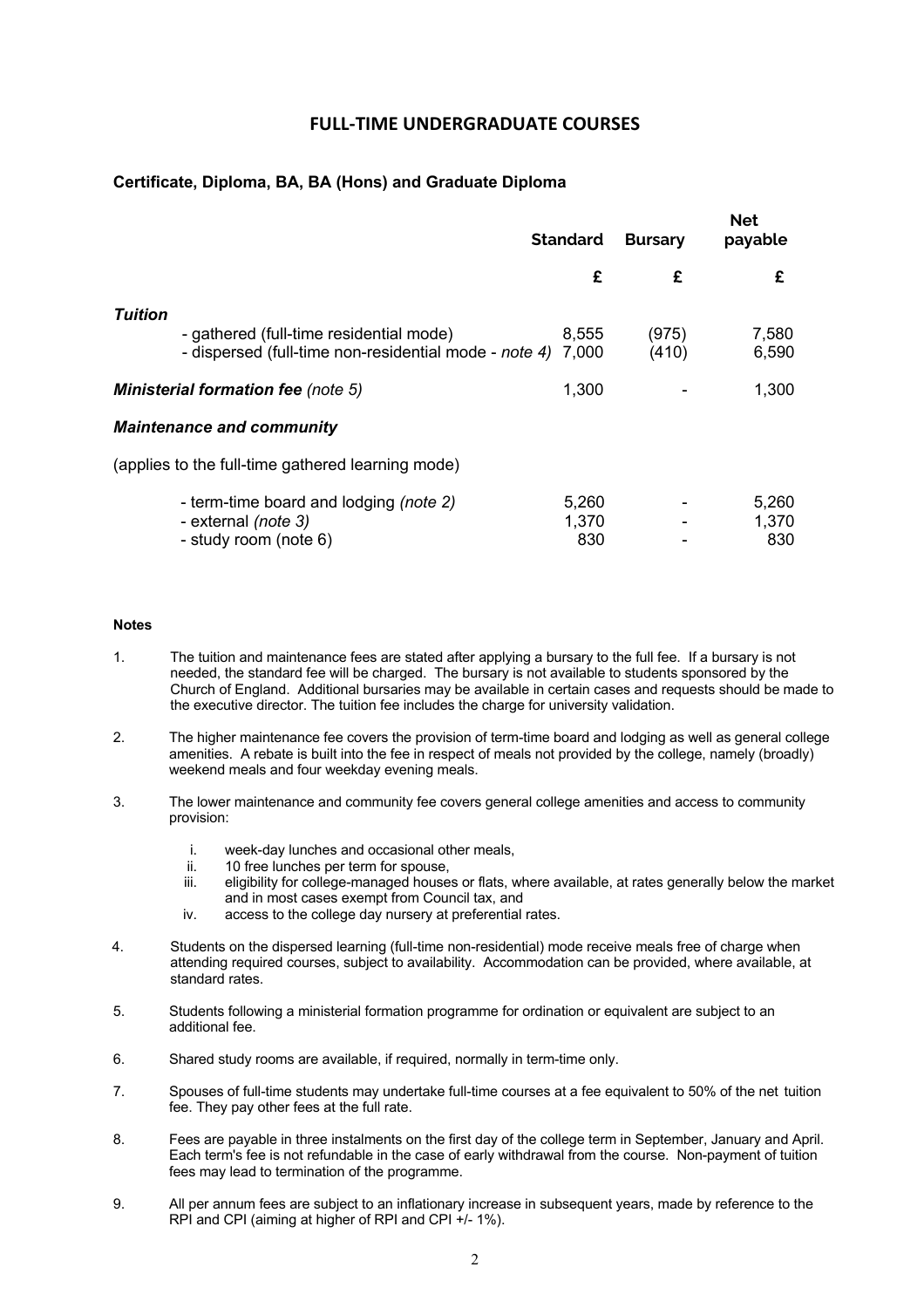## **PART-TIME UNDERGRADUATE COURSES**

| Certificate, Diploma, BA, Graduate Diploma<br>(Day time)                      | £     |
|-------------------------------------------------------------------------------|-------|
| Half-time                                                                     | 3,840 |
| Third-time                                                                    | 2,580 |
| Certificate, Diploma, BA, Graduate Diploma<br>(Non-residential - block weeks) | £     |
| Half-time                                                                     | 3,330 |
| Third-time                                                                    | 2,250 |
| <b>Certificate in Theology, Mission and Ministry</b><br>(Evening course)      |       |
| over 2 years                                                                  | 2,780 |
| over 3 years                                                                  | 1,880 |
| <b>Foundation Award</b><br>(Evenings only)                                    |       |
| in 1 year                                                                     | 2,780 |
| over 2 years                                                                  | 1,430 |
| Individual modules (notes 3 and 4)                                            |       |
| assessed (taster modules)                                                     | 390   |
| audited - biblical languages                                                  | 280   |

- other 200

- 1. Fees are charged annually for the duration of the programme and include a charge for university validation. The university charge has a small fixed annual component, which is included in each year's fee.
- 2. An additional charge is made for meals taken in college, except in the case of weekend meals where weekend attendance is a required part of the course. Residence in college is possible by arrangement through the accommodation office, in which case the standard fees for maintenance, board and lodging become payable. The day-time fee entitles part-time students to participate in chapel, the Spirituality course, and the non-assessed programme of the School of Leadership. It does not include membership of a tutor group.
- 3. Where a student taking a taster module proceeds to the full programme the standard fee applies, against which the fee for the taster module will be offset.
- 4. Individual modules from other courses may be available for audit, by agreement. The quoted charge is based on a module bearing 10 credits. See also note 5.
- 5. Spouses of full-time students may undertake part-time courses at a fee equivalent to 50% of the tuition fee. They may audit individual modules free of charge where places are available.
- 6. All per annum fees are subject to an inflationary increase in subsequent years, made by reference to the RPI and CPI (aiming at higher of RPI and CPI +/- 1%).
- 7. Fees are payable in three instalments on the first day of the college term in September, January and April. Each term's fee is not refundable in the case of early withdrawal from the course. Fees for individual modules are payable in advance of the module. Non-payment of tuition fees may lead to termination of the programme.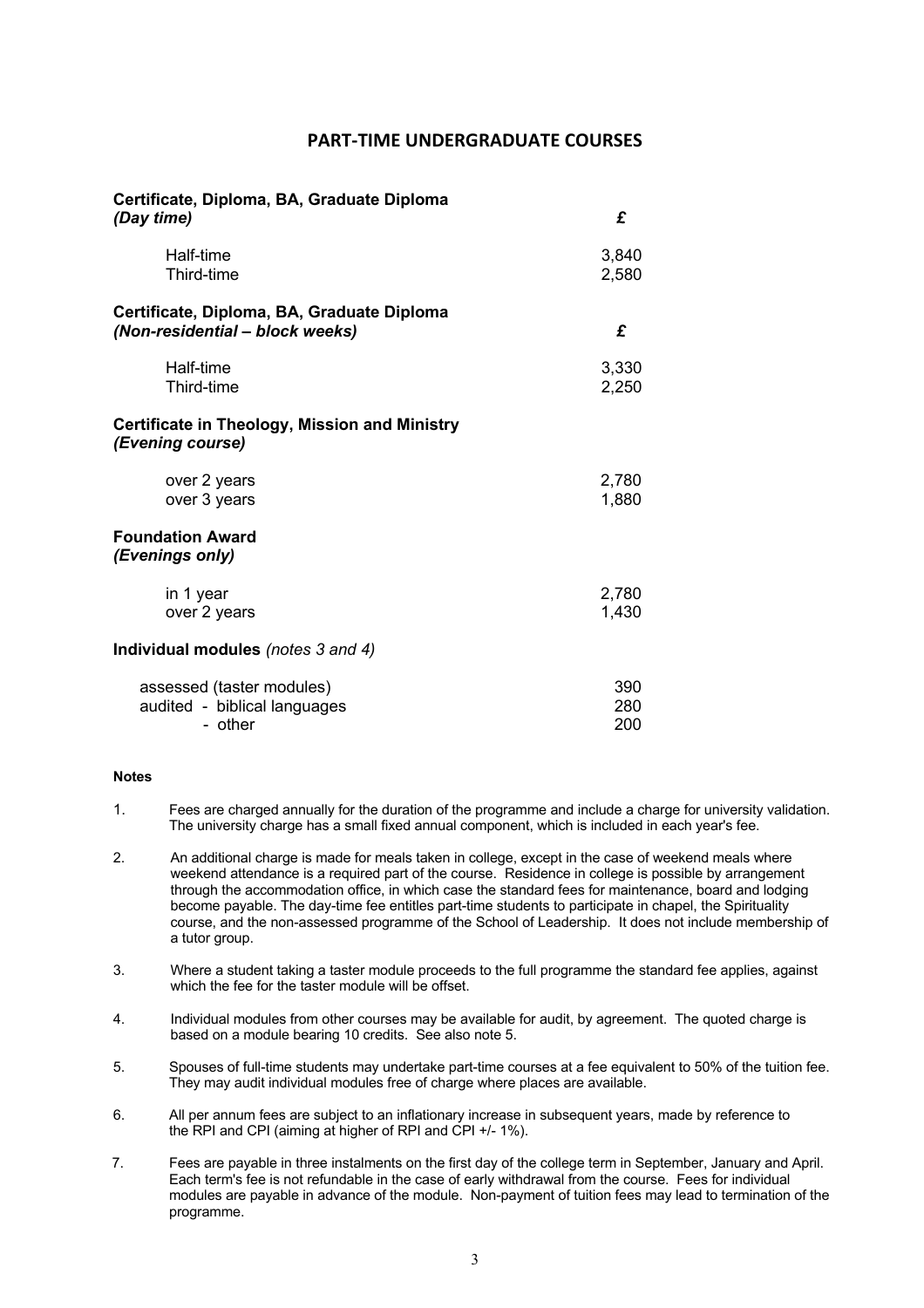# **POSTGRADUATE TAUGHT COURSES**

|                                    | <b>UK Students</b><br>£ | <b>International Students</b><br>£ |
|------------------------------------|-------------------------|------------------------------------|
| Full-time (note 1)                 |                         |                                    |
| МA                                 | 6,080                   | 6,080                              |
| Postgraduate Diploma               | 4,420                   | 4,420                              |
| <b>Part-time</b>                   |                         |                                    |
| MA.                                |                         |                                    |
| - 2 years                          | 3,080                   | N/A                                |
| - 3 years                          | 2,080                   | N/A                                |
| - 4 years                          | 1,580                   | N/A                                |
| Postgraduate Diploma               |                         |                                    |
| - 2 years                          | 2,250                   | N/A                                |
| 3 years<br>$\sim$                  | 1,530                   | N/A                                |
| Postgraduate Certificate           |                         |                                    |
| 1 year<br>۰                        | 2,250                   | N/A                                |
| 2 years<br>۰                       | 1,180                   | N/A                                |
| Individual taster modules (note 4) | 590                     | N/A                                |
|                                    |                         |                                    |

- 1. The tuition fee includes the university validation fee. Full-time international students are normally required to participate in the full community life of the college and pay the relevant maintenance and community fee (see under full-time undergraduate courses). This gives them access to membership of tutor groups.
- 2. Students who enrol on the PGDip with a view to proceeding to the MA are charged from the outset as MA candidates, with retrospective adjustment if not upgraded.
- 3. Part-time postgraduate courses are normally only available to UK citizens or others who do not require full-time study status for visa purposes as well as to those studying at a distance whilst based overseas.
- 4. Where a student taking a taster module proceeds to the full programme the standard fee applies, against which the fee for the taster module will be offset.
- 5. Any accommodation or meals required in college are charged at standard rates. Full-time students may benefit from college-managed accommodation and study rooms at the same rates as for undergraduate students (see maintenance fees, page 2).
- 6. Spouses of full-time students may undertake full or part-time postgraduate taught courses at a 50% discount on the tuition fee.
- 7. All per annum fees are subject to an inflationary increase in subsequent years made by reference to the RPI and CPI (aiming at higher of RPI and CPI +/- 1%).
- 8. Fees are payable in three instalments on the first day of the college term in September, January and April. Each term's fee is not refundable in the case of early withdrawal from the course. Non-payment of fees may lead to termination of the programme.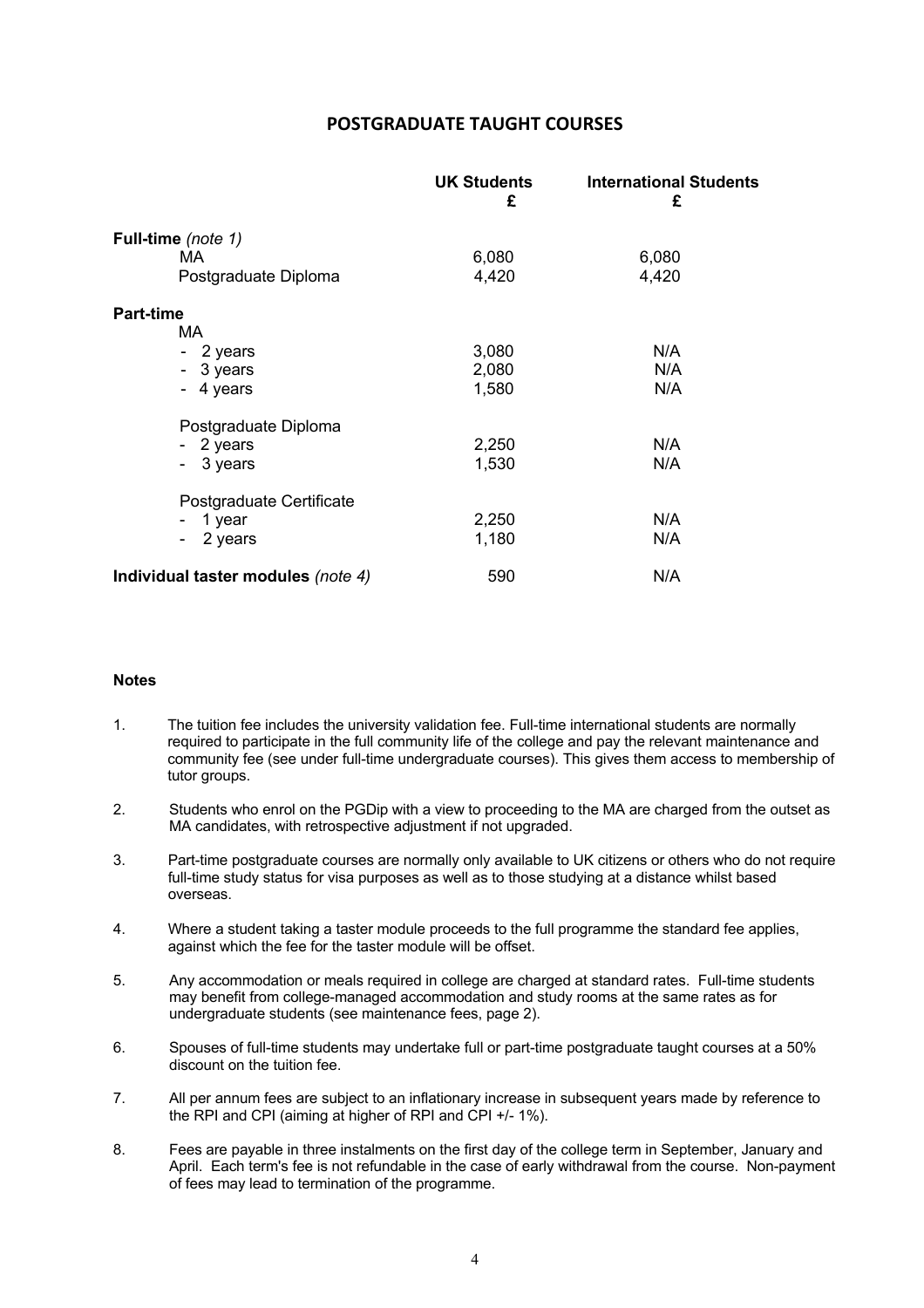# **POSTGRADUATE RESEARCH COURSES**

|                                         | <b>UK Students</b><br>£ | <b>International Students</b><br>£ |
|-----------------------------------------|-------------------------|------------------------------------|
| MTh, PhD awarded by Aberdeen University |                         |                                    |
| <b>Full-time</b>                        |                         |                                    |
| <b>Tuition fee</b>                      | 4,567                   | 17,900                             |
| College fee                             | 1,013                   |                                    |
| Bursary (maximum - see note 1)          |                         | (5,300)                            |
| Fee payable                             | 5,580                   | 12,600                             |
| <b>Part-time</b>                        |                         |                                    |
| Tuition fee                             | 2,283                   | 8,950                              |
| College fee                             | 507                     |                                    |
| Bursary (maximum $-$ see note 1)        |                         | (2,600)                            |
| Fee payable                             | 2.790                   | 6,300                              |

- 1. The college offers bursaries to international students awarded on a case-by-case basis up to the maximum stated above.
- 2. Some other scholarships are available to exceptional candidates and are awarded at the discretion of the Research Admissions Committee.
- 3. Research fees are charged according to the length of time the student remains under supervision. The normal minimum period of study is 36 months for full-time students and 72 months for part-time students. Where an extension to supervised study is agreed, full tuition fees are payable during the period. If an extension following the period of supervised study is required, or the provision of supervision remains necessary after submission of a dissertation, a reduced termly extension fee becomes payable. There is no reduction for early completion.
- 4. Part-time postgraduate courses are normally only available to UK citizens or others who do not require full-time study status for visa purposes as well as to those studying at a distance whilst based overseas.
- 5. Accommodation and meals required in college are charged at standard rates. Full-time students may benefit from college-managed accommodation and study rooms at the same rates as for undergraduate students (see maintenance fees, page 2).
- 6. The cost of printing dissertations will incur an extra charge.
- 7. Student spouses studying for postgraduate research degrees are not eligible for a reduction in fees.
- 8. All annual fees are subject to an inflationary increase in subsequent years, made by reference to the University of Aberdeen fee increases.
- 9. Fees are payable in three instalments on the first day of the college term in September, January and April. Each term's fee is not refundable in the case of early withdrawal from the course. Non-payment of fees may lead to termination of the programme.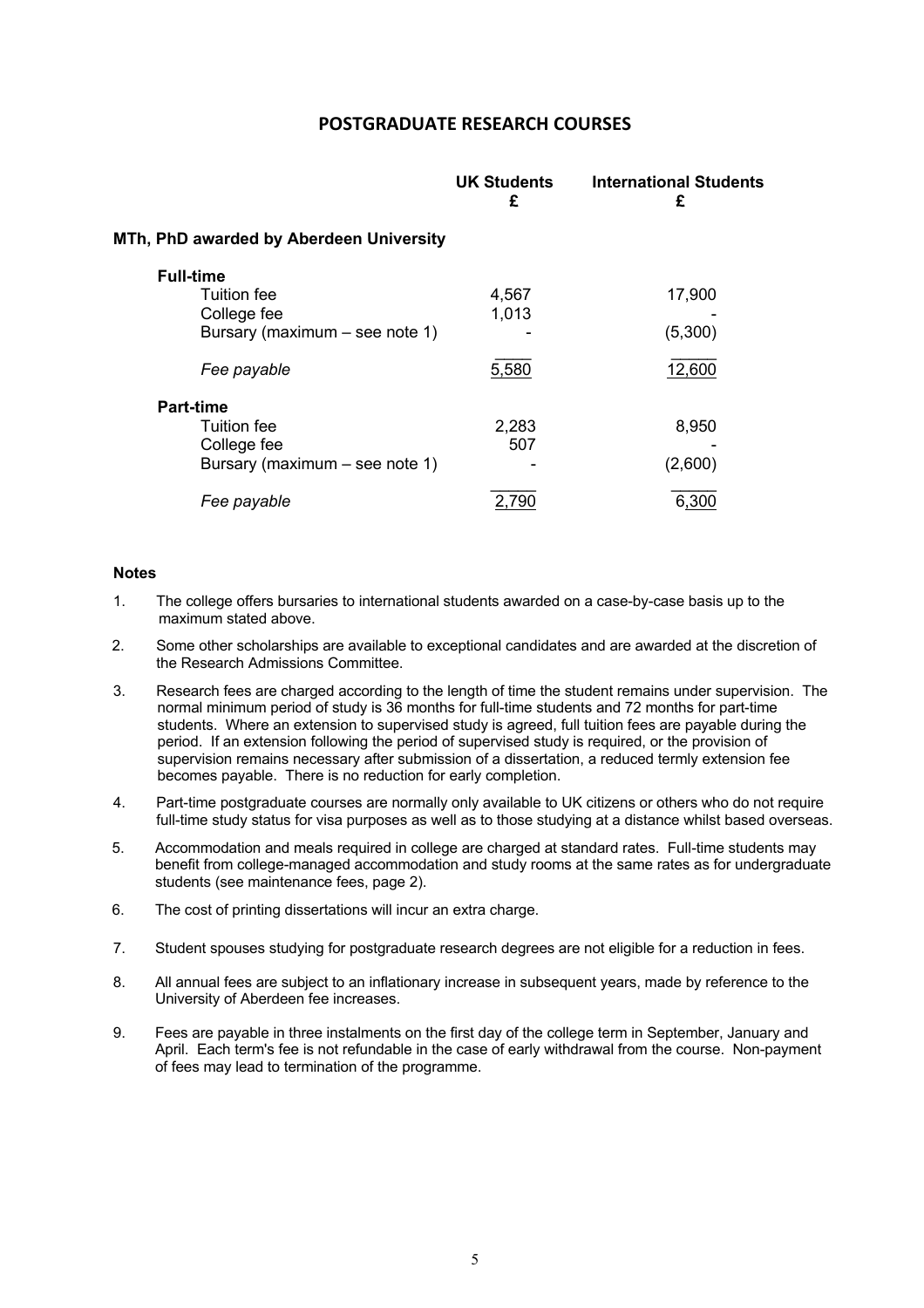# **SABBATICALS**

**£**

#### **Tuition and Study**

Auditing lectures whilst on sabbatical is free of charge. However, where a person wishes to register for a particular course and be assessed normal course fees apply. Formal instruction or supervision given by a college tutor is normally charged at £60 per hourly session (usual maximum of two sessions per week).

#### **Chapel and Library**

Sabbatical guests are welcome to take part in college worship and to use the library for reading (though not borrowing) at no extra charge.

## **Accommodation**

Accommodation is normally available in college guest rooms. Please refer to the Operations Manager for current rates. During term-time, weekday lunches and one evening meal (on a Tuesday) are provided in the college dining room. The charge for these meals is £6.50. For all other meals a kitchen is available for use by guests for self-catering purposes.